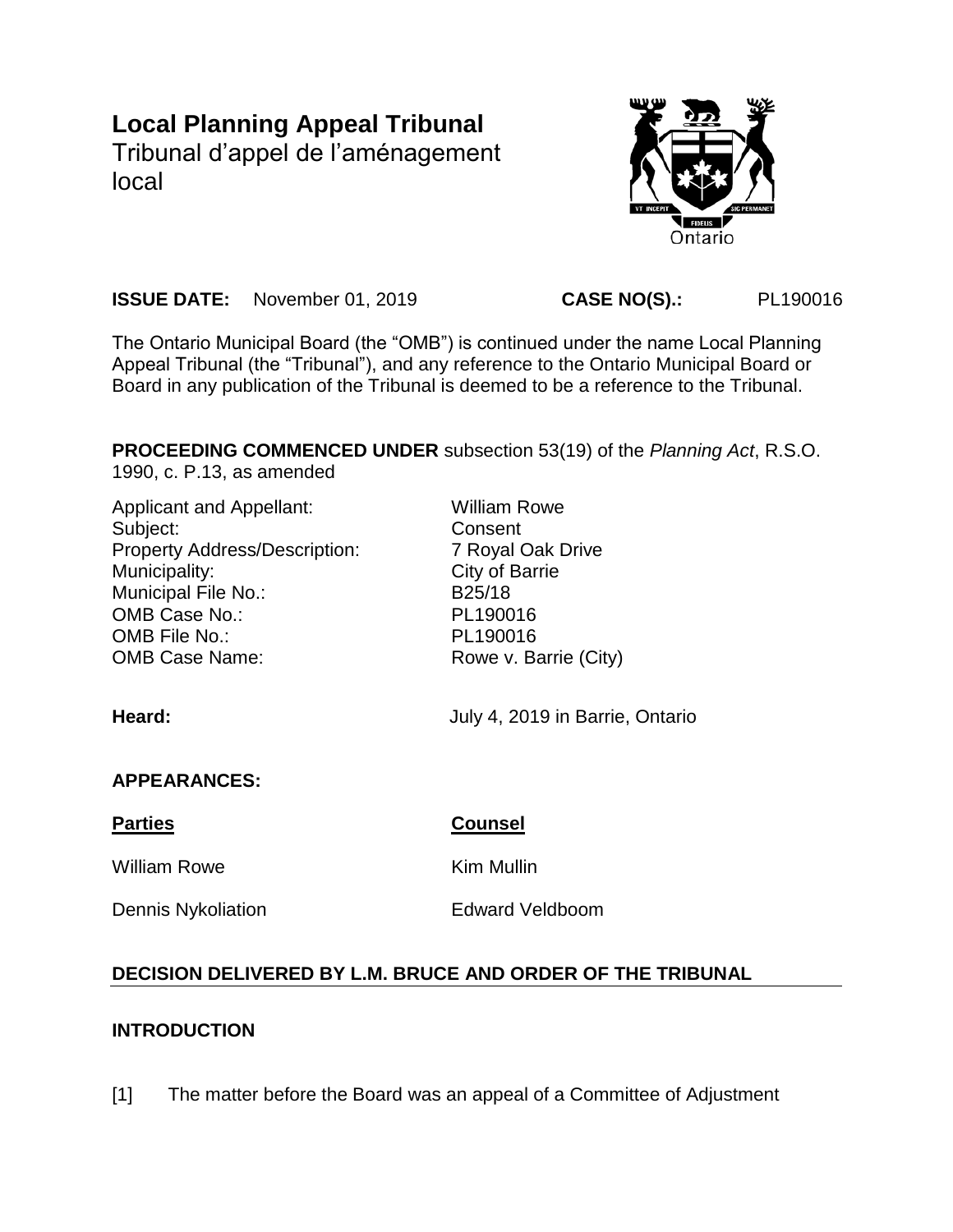("COA") decision which denied a severance which would permit the creation of one new residential lot which would facilitate the development of a new single detached dwelling.

[2] Edward Veldboom, representing Dennis Nykoliation and other property owners in proximity to 7 Royal Oak Drive, sought and were granted party status. The City did not appear as a party at the hearing.

[3] The property is legally described as Concession 14 Plan M14 Lot 4 and is municipally known as 7 Royal Oak Drive (the "subject property"). The subject property is located on the southeast corner of Royal Oak Drive and Lovers Court. The neighbourhood fronts onto Kempenfelt Bay, located on the south side of Lake Simcoe, north of Tollendale Road.

[4] The severed parcel would have a lot area of 900 square metres ("sq m") and a proposed lot frontage of 36.57 metres ("m") on Royal Oak Drive. The retained parcel would have a lot area of 1200 sq m and a proposed lot frontage of 22.57 m on Lovers Court. In accordance with the ZBL, frontage of a property is the measurement of the shortest distance on the road, however, the dwelling associated with the retained lot is front facing onto Royal Oak Drive with a width of 31 m.

[5] The Tribunal heard that the Applicant intends to remain in the dwelling on the retained lot for the foreseeable future and in the future move into a smaller dwelling proposed for the severed lot.

#### **THE SETTING**

[6] The subject property is a generally flat lot and runs in a north-south direction. The proposal is to retain the lands with the existing house on the northern part of the lot and to sever the lands on the southern portion of the lot that currently serve as the back yard of 7 Royal Oak Drive.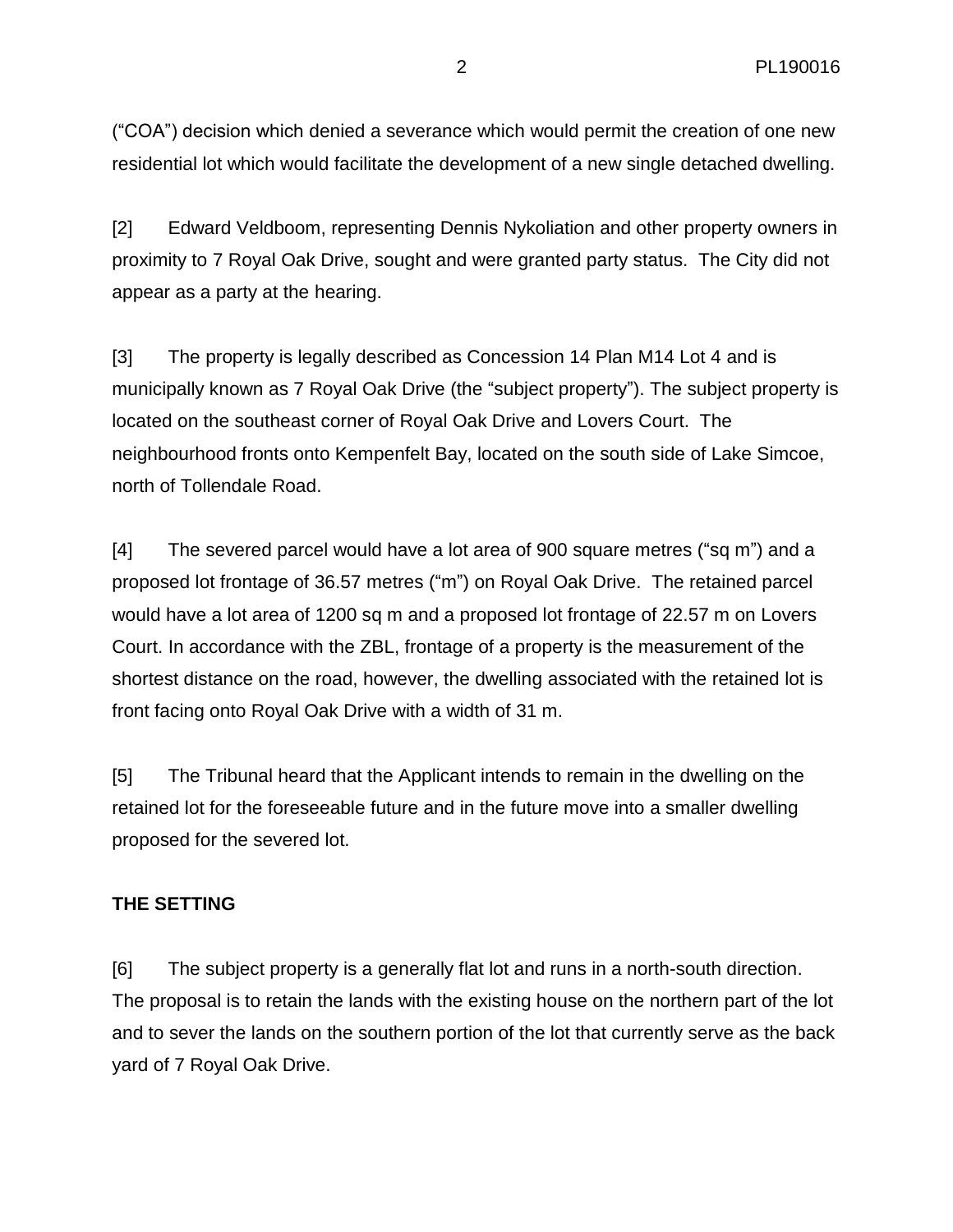[7] The subject property is situated in a residential neighbourhood comprised of single detached dwellings on large lots. The lots around the exterior of the neighbourhood are typically the largest with houses well setback from the road. The interior lots are comparatively smaller and are often located closer to the road. The majority of the lots are between 1350 sq m and 2000 sq m with the lots adjacent to Lake Simcoe and many around the perimeter of the neighbourhood being greater than 2000 sq m. The lots immediately adjacent to and across the street from 7 Royal Oak Drive are also larger than 2000 sq m. The lots on Lovers Court, being interior lots, are smaller.

[8] The Tribunal qualified Land Use Planners Michael Sullivan to provide expert opinion evidence in support of the application and Jamie Robinson who provided expert opinion evidence in opposition to the application.

## **PLANNING FRAMEWORK**

[9] When considering a consent, the Board must have regard to the criteria set out in s. 51(24) of the *Planning Act* ("Act").

[10] The Tribunal must also determine whether the requested consent is consistent with the Provincial Policy Statement ("PPS") and conforms to A Place to Grow; Growth Plan for the Greater Toronto Horseshoe 2019 (Growth Plan) and the Official Plan (OP). The Tribunal heard opinion evidence from both Mr. Sullivan and Mr. Robinson that this application is consistent with the PPS and conforms to the Growth Plan.

[11] The Tribunal was provided with an overview of the planning context. Relevant sections to the issues before the Tribunal are summarized below.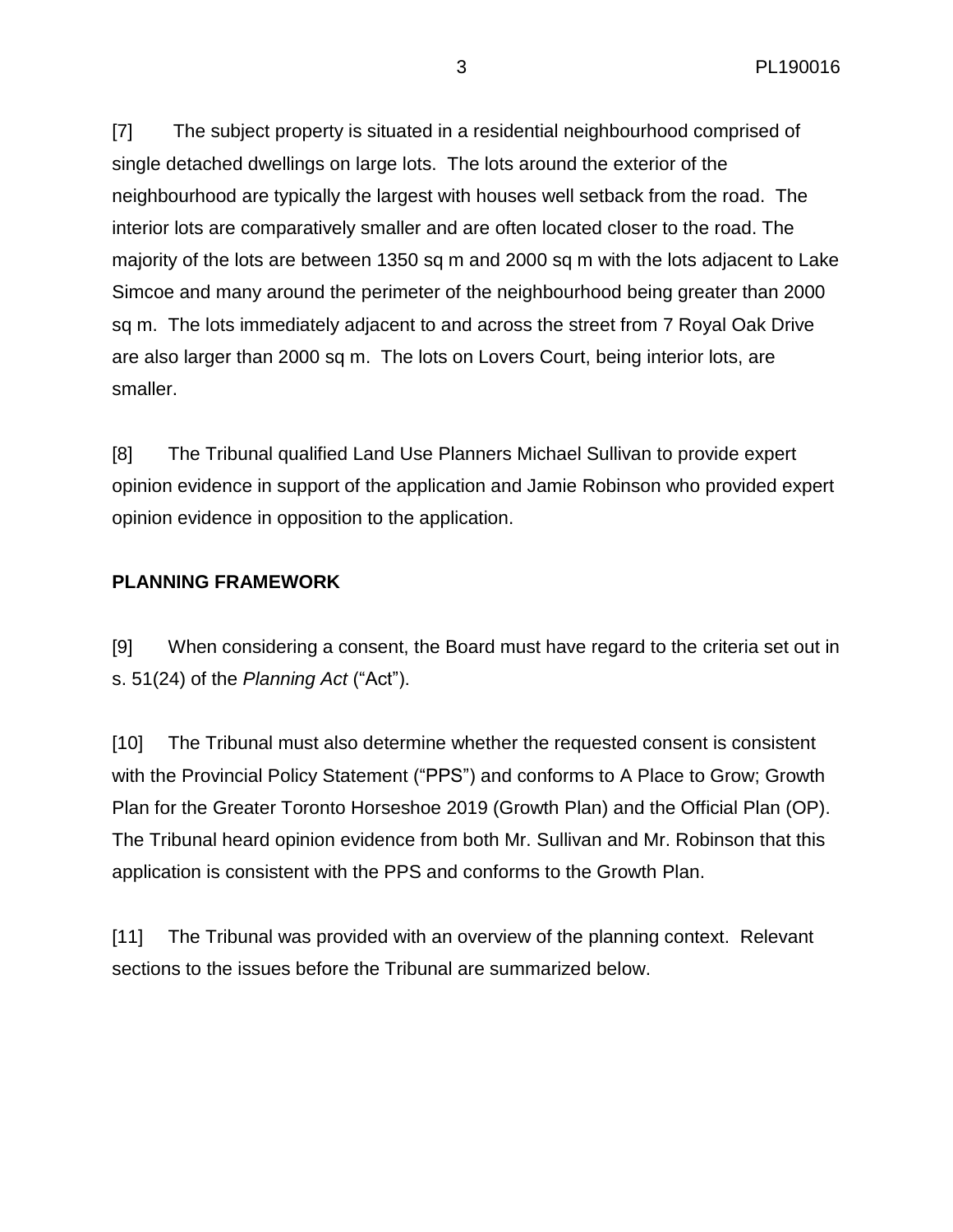# **City of Barrie Official Plan ("OP")**

[12] The City of Barrie's OP designates the subject site as "Residential". Schedule B – Plan Areas, identifies the subject site as within the "South Shore" planning area. There are no specific provisions associated with this planning area that affects this application.

[13] Section 4.2.2.6 of the OP provides residential intensification policies. The policies recognize intensification will occur in different forms and establishes a land use framework that directs intensification to specific areas in the city including the urban growth centre; intensification nodes; intensification corridors; and, major transit areas, as identified in the OP. Royal Oak Drive is not located in these intensification areas. Section 4.2.2.6 (d) recognizes that intensification will also occur in areas outside of the intensification areas and establishes criteria that must be satisfied for new development. However, in s. 6.2.1.1 (c) the OP states that s. 4.2.2.6 (d) does not apply to applications for new lots within established residential planning areas.

[14] The OP, in s. 6.2.1.1 c states:

"Notwithstanding the policies of Section 4.2.2.6 related to Intensification, **in order to maintain the integrity of established residential planning areas, the lot size**, **frontage**, and **configuration** of both of the parcel(s) to be severed and the parcel to be retained should be in keeping with **existing, proposed and anticipated development in the area**". [emphasis added].

## **City of Barrie Zoning By-law 2009-141 (the "ZBL")**

[15] The City's ZBL identifies the subject property as "Residential Single Detached First Density R1" which represents the lowest built density for residential uses in the City. This zone applies to all lands north of Tollendale Mill Road whereas more dense residential zones are found in adjacent neighbourhoods.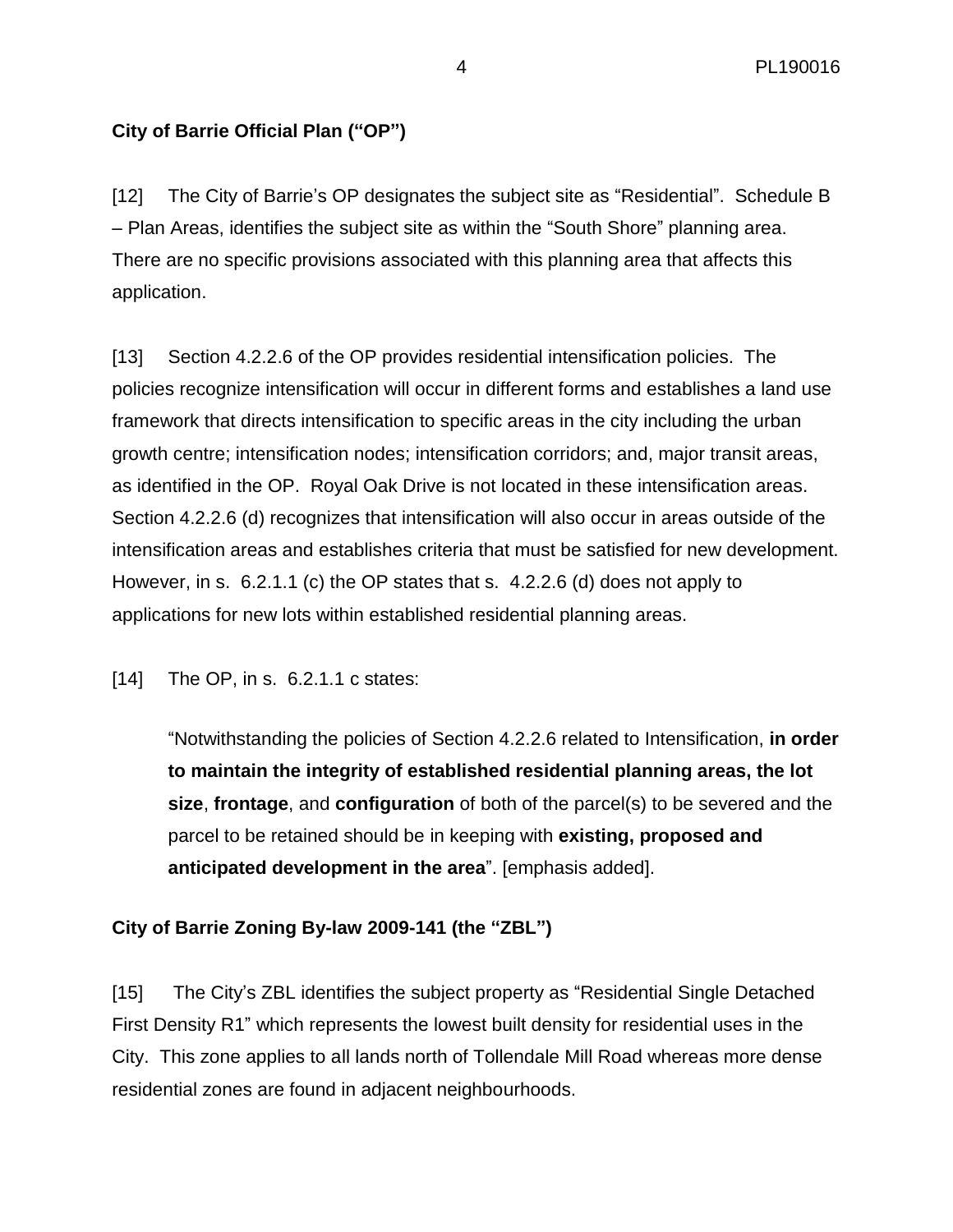[16] The severed and retained lots both meet the City's zoning standards for the R1 zone which includes a 900 sq m minimum lot area. The Tribunal heard evidence that the dwelling on the retained lot as well as a new dwelling on the severed lot could meet setback requirements.

## **EVIDENCE AND ANALYSIS**

#### **The Issue**

[17] Having heard the evidence, the Tribunal concludes that the issue on whether this consent should be approved or not rests with the interpretation of OP policy 6.2.1.1(c), the intent of which is to maintain the integrity of residential planning areas. The Tribunal considered the evidence of Planners Sullivan and Robinson and the City's Planning Report submitted in both Exhibits 1 and 5.

#### **Michael Sullivan's Evidence**

[18] It was Mr. Sullivan's opinion that while the City's OP encourages intensification more in certain areas than others, that in keeping with the Provincial Policy, that growth, even when incremental, is encouraged.

[19] Mr. Sullivan spoke to OP Section 6.2.1.1(c) that discusses criteria that need to be considered when a residential consent is proposed. It was his opinion that the policy does not specify that lots shall be the same size, but rather that they should be in keeping with the development in the area. He stated to the Tribunal that in order to determine what size lots are appropriate, from a minimum standard perspective, that "we need to look to the City of Barrie Zoning Bylaw". He stated that in terms of configuration that the existing dwelling is closer to the street than majority of other lots in the neighbourhood and that the proposed lot would have a similar setback to the properties on both sides. He states that the ZBL must be considered in determining the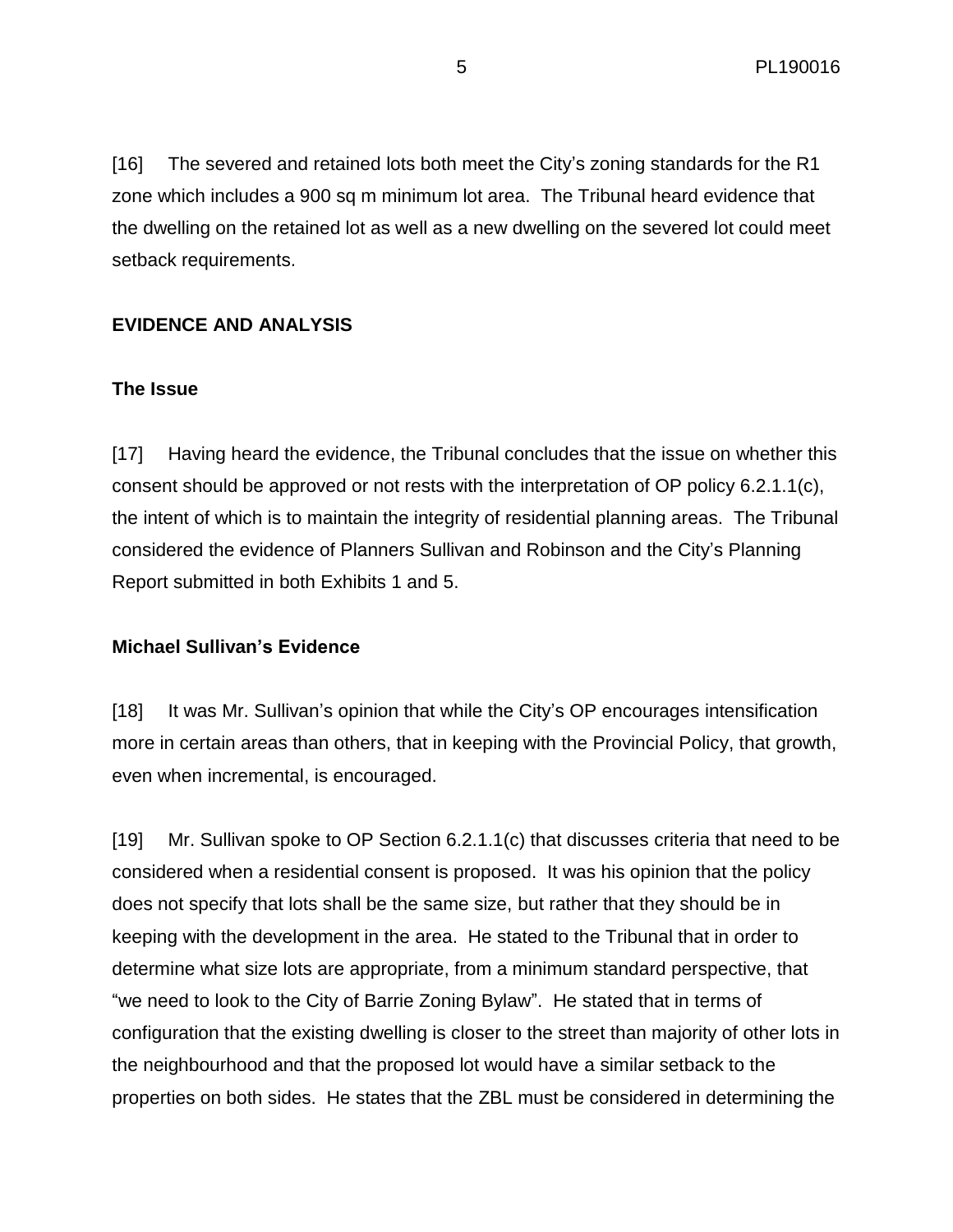nature and extent of development that can occur within a particular designation and that since the proposed development meets all standards for the R1 zone without the need for a variance, it is an appropriate form of development.

[20] It was his opinion that the additional lot does not threaten the existing, proposed and anticipated development in the area and is consistent with the City's OP. He opined that while the retained and severed lots would be the smallest in the neighbourhood, they are located on the inside of the neighbourhood and are closer to the character of their adjacent lots than those on the outside of the neighbourhood.

[21] Mr. Sullivan provided photos of the area. He opined that the proposed severance would create lots that are keeping with the general character of the area when viewed from the street and therefore meets OP policy 6.2.1.1 (c). While the severed lot will have a smaller area, the frontage of the lot is quite substantial. The smaller lot area is a function of the shallower depth, which will not be evident from the street.

[22] Mr. Sullivan provided a frontage and area analysis (Exhibit 1, Tab 17). He concludes that there is a low risk that this application creating one new lot, would threaten to de-stabilize the neighbourhood since there are only a few other lots in the immediate area that could be severed and meet the zoning standards. It was Mr. Sullivan's conclusion that the application represents good planning, meets s. 51(24) of the Act. It can be supported with existing infrastructure, is transit supportive is not premature, complies with zoning and is in the public interest. Further, it was his opinion that the proposed severance conforms with the OP.

[23] Mr. Sullivan's noted that the City Staff Report supports the requested severance.

[24] He stated that if the Tribunal was to approve the severance there would be conditions of approval implemented through a Development Agreement to provide architectural control.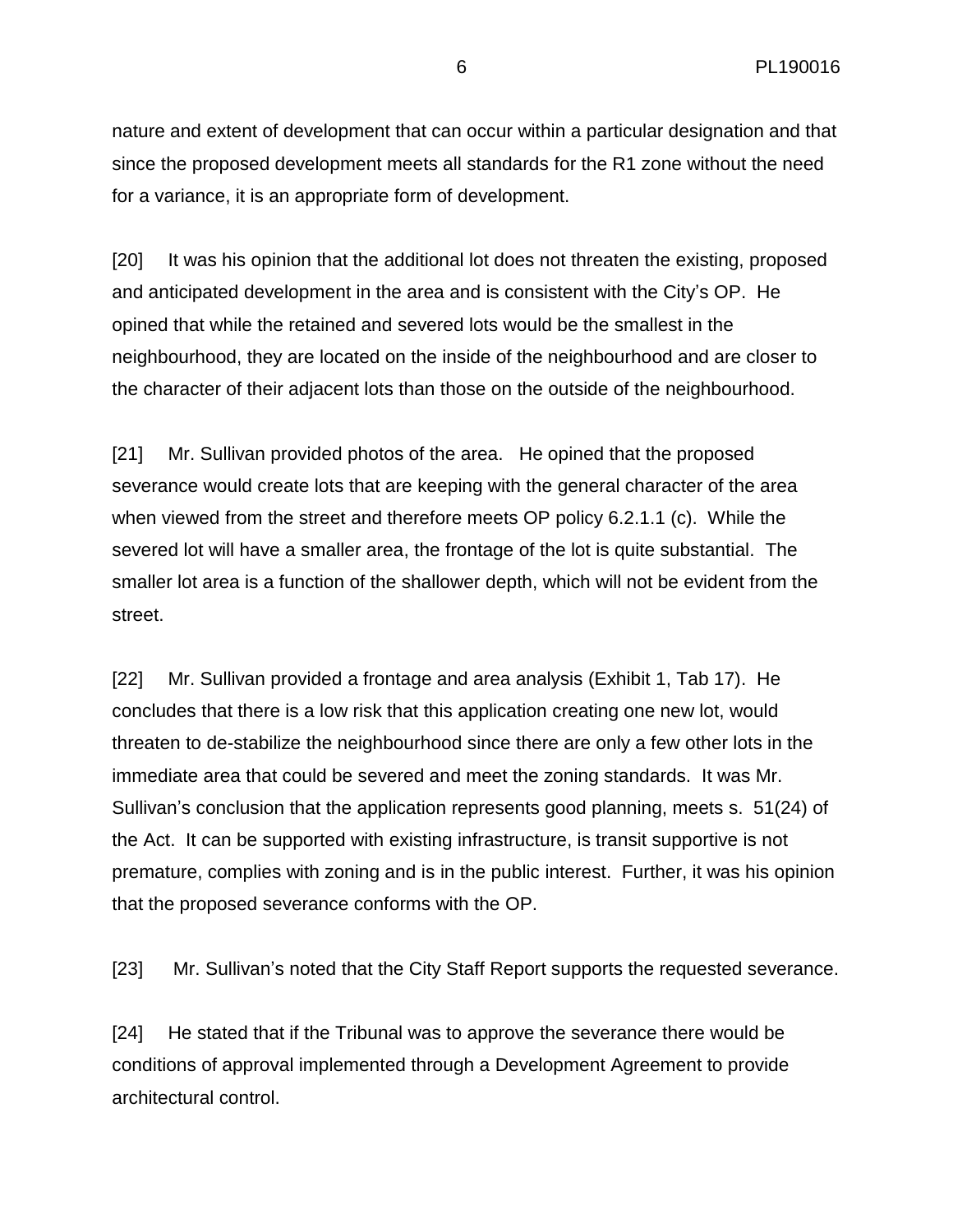7 PL190016

#### **Jamie Robinson's Evidence**

[25] It was Mr. Robinson's evidence that the purpose of s. 6.2.1.1 (c) of the OP is to establish criteria upon which to base a decision on whether the integrity of established residential planning areas is impacted by intensification. It was Mr. Robinson's opinion that for the severed and retained lots to conform to s. 6.2.1.1 (c), it must be demonstrated that the lot size, lot frontage and lot configuration are in keeping with the existing development in the area.

[26] Mr. Robinson reviewed the lot sizes within the neighbourhood. Referring to Exhibit 3, Tab 4, Page 2 he stated that the proposed lots would be the two smallest lots in the area at 1200 sq m and 900 sq m. The severed lot would be 33 percent smaller than the next smallest lot in the area which has a lot area of 1350 sq m. The average lot size in the area is about 2000 sq m. It was his opinion based on a review of lot sizes, that the proposed severed and retained lots are not in keeping with existing lot sizes in the area.

[27] Mr. Robinson spoke to lot configuration. He stated that the majority of the lots in the area are configured to provide generous front and rear yard setbacks. The depth of the retained and severed lots, however, would be less than other lots in the area. It was his opinion that the proposed lots are configured in a manner that is not in keeping with existing development in the area. (Exhibit 3, Tab 4, Page 3).

[28] Mr. Robinson acknowledged that the retained and severed parcels would satisfy the R1 zoning standards for minimum lot area of 900 sq m and lot frontage of 11 m. However, it was his opinion that when considering s. 6.2.1.1 (c) that this section of the OP is not intending to simply apply the zoning standards to evaluate conformity but rather consider the setting of the proposed severance.

[29] It was Mr. Robinson's opinion that the building envelope that would be produced with the severed lot would result in a dwelling that is at a location closer to the road than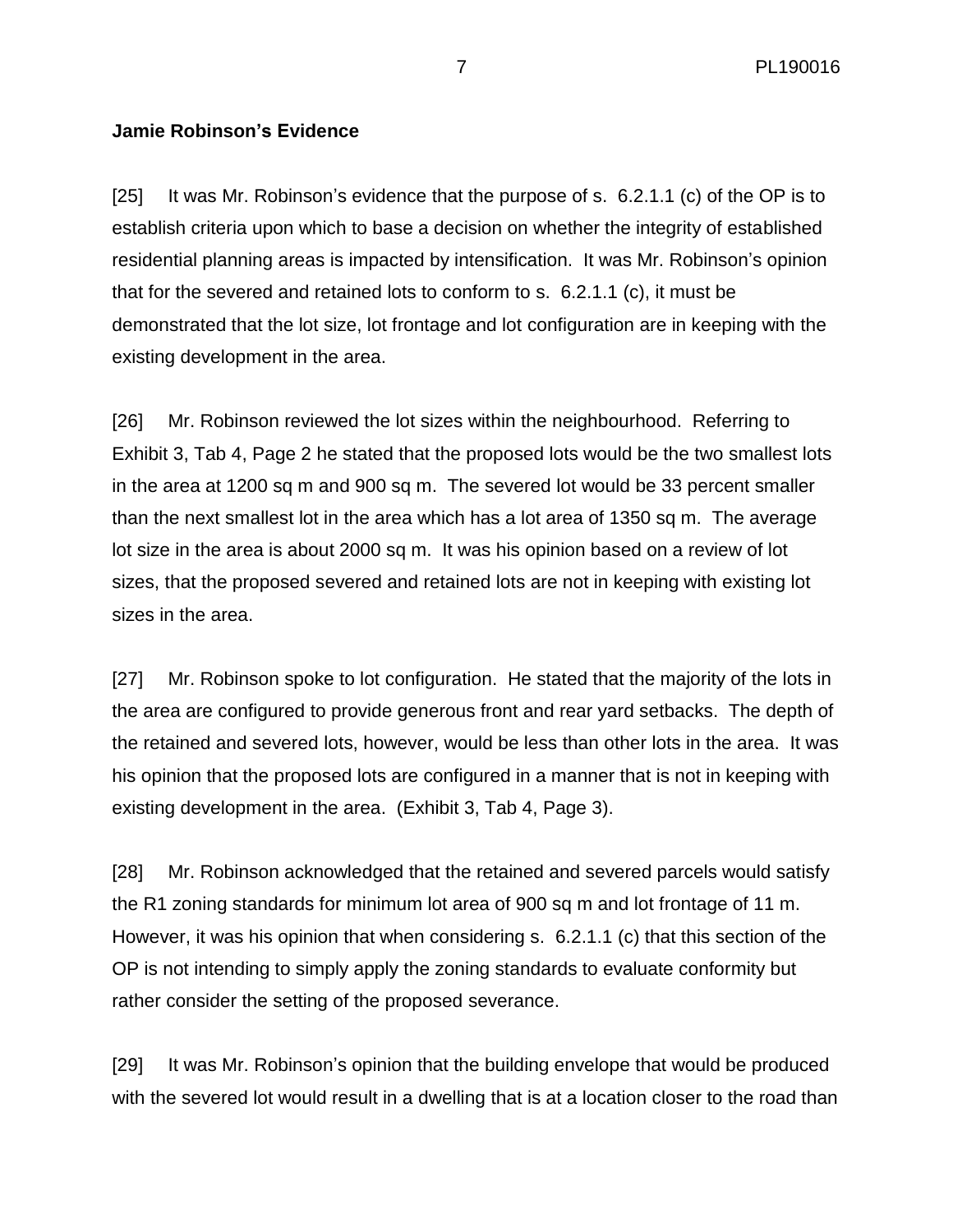most other development in the surrounding area, such that almost the entire house is in front of the neighbouring dwelling to the south. (Exhibit 3, Tab 5).

[30] It was his opinion that the lot size and lot configuration are not in keeping with development in the area and as such do not conform to s. 6.2.1.1.(c) of the OP.

#### **CONCLUSION**

[31] The Tribunal has considered the detailed evidence from Planners Sullivan and Robinson. While the Tribunal understands that the requested consent meets the zoning by-law standards, the test in the OP goes beyond this. The test is whether the integrity of the residential planning area can be maintained. The OP has not suggested that the lots created by the severance need to be the "same as" what is found in the neighbourhood but rather need to not adversely affect the integrity of the area. In this regard, both planners spoke to the impact of the proposed severance on the character of the area. Character is typically considered in the context of what one sees when they are passing through a neighbourhood, in other words.the streetscape. The frontages of the severed and retained developments will remain generous. The severed lot with an area of 900 sq m will be the smallest in the neighbourhood, yet because of the generous frontage it will not adversely affect the character of the neighbourhood. The smaller area of this lot is a function of the depth of the lot which is not highly evident from the street. The retained lot will be only marginally smaller than the next largest lot in the area (1200 sq m vs 1405 sq m) which the Tribunal accepts will not adversely affect the integrity of the area.

[32] The Tribunal acknowledges that the house on the severed portion will sit closer to the road than other houses on Royal Oak Drive; however, this is in part a function of the curvature of Royal Oak and will fit with the house at 7 Royal Oak. In summary, the Tribunal prefers the evidence of Mr. Sullivan that the OP policy 6.2.1.1 (c) is maintained by this proposed consent.